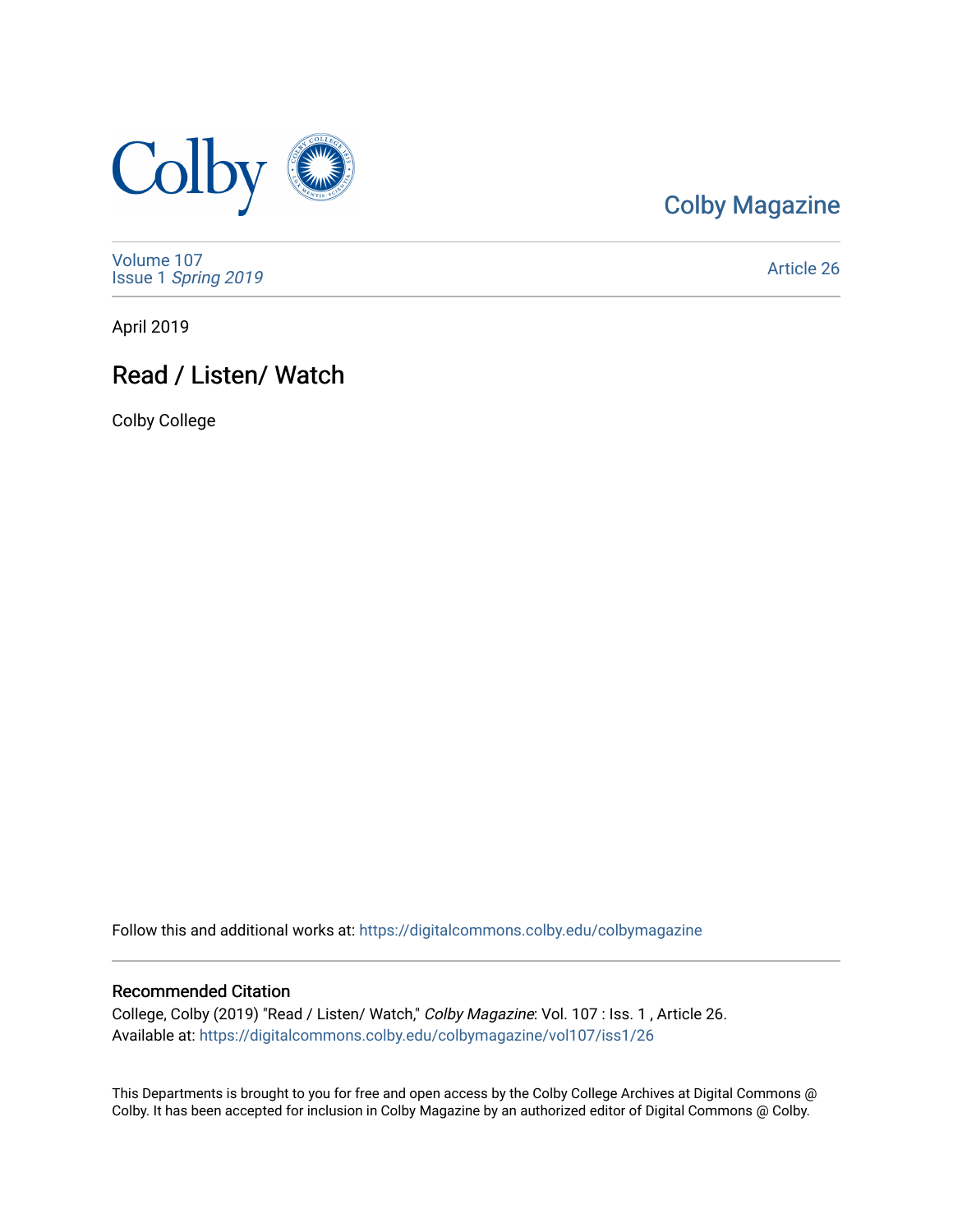# **INTERSECTION**

# *"*

*I think that there is a powerful relationship between art that can stimulate conversation. The way that we frame art in relation to other works of art, but also our own lives, and the audience, is something I've been captivated by. It's been transformative for me."*

*—Caroline Webb '19 on her experiences curating the exhibition* Seeing Otherwise *at the Colby College Museum of Art, in partnership with Chloé Powers '19, and Francis F. and Ruth K. Bartlett Professor of Anthropology Catherine Besteman.* 

### **The world knows the Alfred Stieglitz photograph as an iconic image of 20th-century immigration. Caroline Webb '19 knows the real story.**

Webb curated the exhibition *Seeing Otherwise*, which was the culmination of Making Migration Visible, a Humanities Lab taught by Besteman in the spring of 2018. That lab led to *Making Migration Visible: Traces, Tracks & Pathways*, a state-wide initiative with partnering organizations offering parallel exhibitions, film screenings, performances, lectures, community dinners, and poetry curated by Besteman and Julie Poitras Santos, assistant professor at the Maine College of Art.

Besteman, who has studied and worked on migration and mobility issues for much of her career, acknowledged that some immigrant activists say there is a need to go beyond discussion to action. "What I'm hoping is that this initiative can help foster different kinds of conversation that can lead to different kinds of action," she said.

For Webb, that conversation involved consideration of an image long interpreted inaccurately, and used to bolster perceptions of immigrants—who in this case weren't immigrants at all.

"Alfred Stieglitz made this photograph while traveling on the vessel *Kaiser Wilhelm II* with his family from New York to Germany for a vacation," Webb wrote. "The people depicted in this image are likely artisans and construction workers returning to Europe after temporary work in the United States.

"Understanding the directionality of the *Kaiser Wilhelm II* enables us to rethink our assumptions of mobility and migration—as informed by national and social imaginaries—and the images that perpetuate these imagined stories. For me, this image provokes questions: What is left out of the image? How do assumptions create borders?" *—Arne Norris*



Alfred Stieglitz

## *The Steerage, 1907*

Photogravure 7 3 /4 in. x 6 in. (19.69 cm x 15.24 cm)

Gift of Norma B. Marin